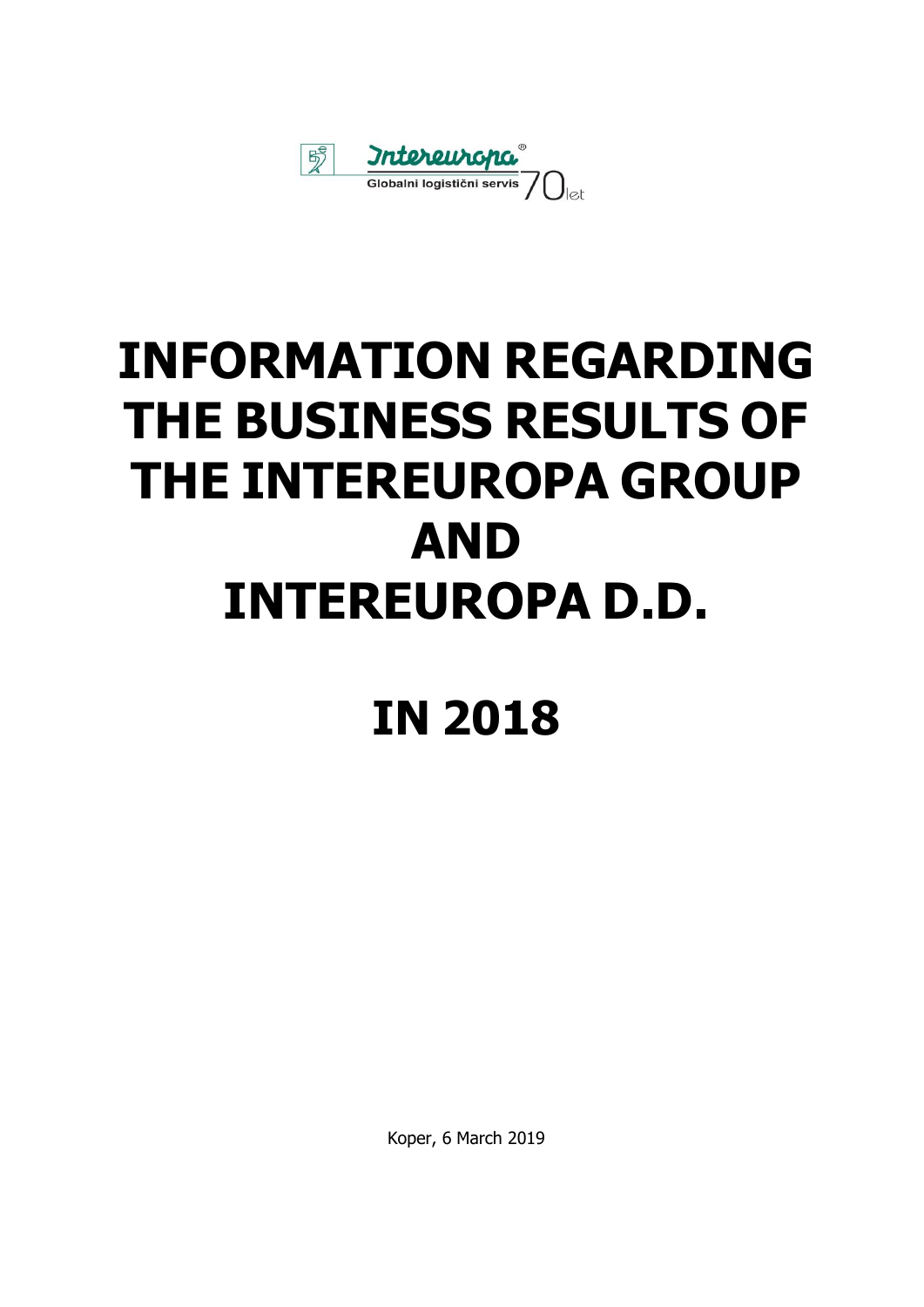## **Business results of the Intereuropa Group**<sup>1</sup>

The Intereuropa Group generated EUR 160.4 million in sales revenue in 2018, an increase of 7% relative to 2017 and the highest figure recorded in the last five years. Operating cash flows (hereinafter: EBITDA) were at the level recorded the previous year. The Group's debt was down by 10%, despite the fact that investments in property, plant and equipment and intangible assets in 2018 (in the amount of EUR 5.4 million) were the highest since the financial restructuring of the company began.

| in EUR thousand                                                                              | 2018     | 2017     | <b>Index 18/17</b>       |
|----------------------------------------------------------------------------------------------|----------|----------|--------------------------|
| <b>Sales revenue</b>                                                                         | 160,382  | 149,889  | 107                      |
| Other operating revenue                                                                      | 2,032    | 2,596    | 78                       |
| Costs of goods, materials and services                                                       | 117,332  | 107,293  | 109                      |
| Labour costs                                                                                 | 28,851   | 27,173   | 106                      |
| of which expenses for employee<br>participation in profits                                   | 1,060    | 94       | 1,125                    |
| Amortisation/depreciation                                                                    | 6,276    | 6,353    | 99                       |
| Other operating expenses                                                                     | 2,884    | 11,019   | 26                       |
| Revaluation operating expenses<br>for intangible assets and property,<br>plant and equipment | 71       | 7,343    | 1                        |
| Other operating expenses                                                                     | 2,813    | 3,675    | 77                       |
|                                                                                              |          |          |                          |
| <b>Operating profit (EBIT)</b>                                                               | 6,421    | 311      | 2,068                    |
|                                                                                              |          |          |                          |
| Finance income                                                                               | 143      | 362      | 40                       |
| Finance costs                                                                                | 2,187    | 2,711    | 81                       |
| <b>Loss from financing activities</b>                                                        | $-2,044$ | $-2,349$ | $\blacksquare$           |
|                                                                                              |          |          |                          |
| <b>Profit from ordinary operations</b>                                                       | 4,385    | $-2,028$ | ٠                        |
| Corporate income tax (including deferred<br>taxes)                                           | $-350$   | $-49$    |                          |
| Net profit or loss                                                                           | 4,735    | $-1,979$ | $\blacksquare$           |
|                                                                                              |          |          |                          |
| <b>EBITDA</b>                                                                                | 12,768   | 12,736   | 100                      |
| <b>Adjusted EBITDA</b>                                                                       | 12,587   | 12,328   | 102                      |
|                                                                                              |          |          |                          |
| EBITDA margin (in %)                                                                         | 7.96     | 8.50     | 94                       |
| EBIT margin (in %)                                                                           | 4.00     | 0.21     | 1,933                    |
| Sales revenue per employee/month                                                             | 10.258   | 9.337    | 110                      |
| Value added per employee/month                                                               | 2.662    | 2.486    | 107                      |
| <b>ROE</b>                                                                                   | 3.91     | $-1.60$  | $\overline{\phantom{a}}$ |

Table 1: Key unaudited data regarding the business results of the Intereuropa Group

| in EUR thousand                                                          | 31 Dec 2018 | 31 Dec 2017 | <b>Index 18/17</b> |
|--------------------------------------------------------------------------|-------------|-------------|--------------------|
| Assets                                                                   | 237,130     | 233,759     | 101                |
| Equity                                                                   | 125,700     | 121,136     | 104                |
| Net debt                                                                 | 60,197      | 67,114      | 90                 |
| intangible assets and<br>Investments in<br>property, plant and equipment | 5,374       | 2,690       | 200                |
| No. of employees                                                         | 1,303       | 1,338       | 97                 |

EBITDA: operating profit + depreciation/amortisation + revaluation operating expenses for intangible assets and property, plant and equipment – revaluation operating revenues from the reversal of impairments of intangible assets and property, plant and equipment.

j

<sup>&</sup>lt;sup>1</sup> Information regarding the business results of the Intereuropa Group was drawn up on the basis of unaudited data.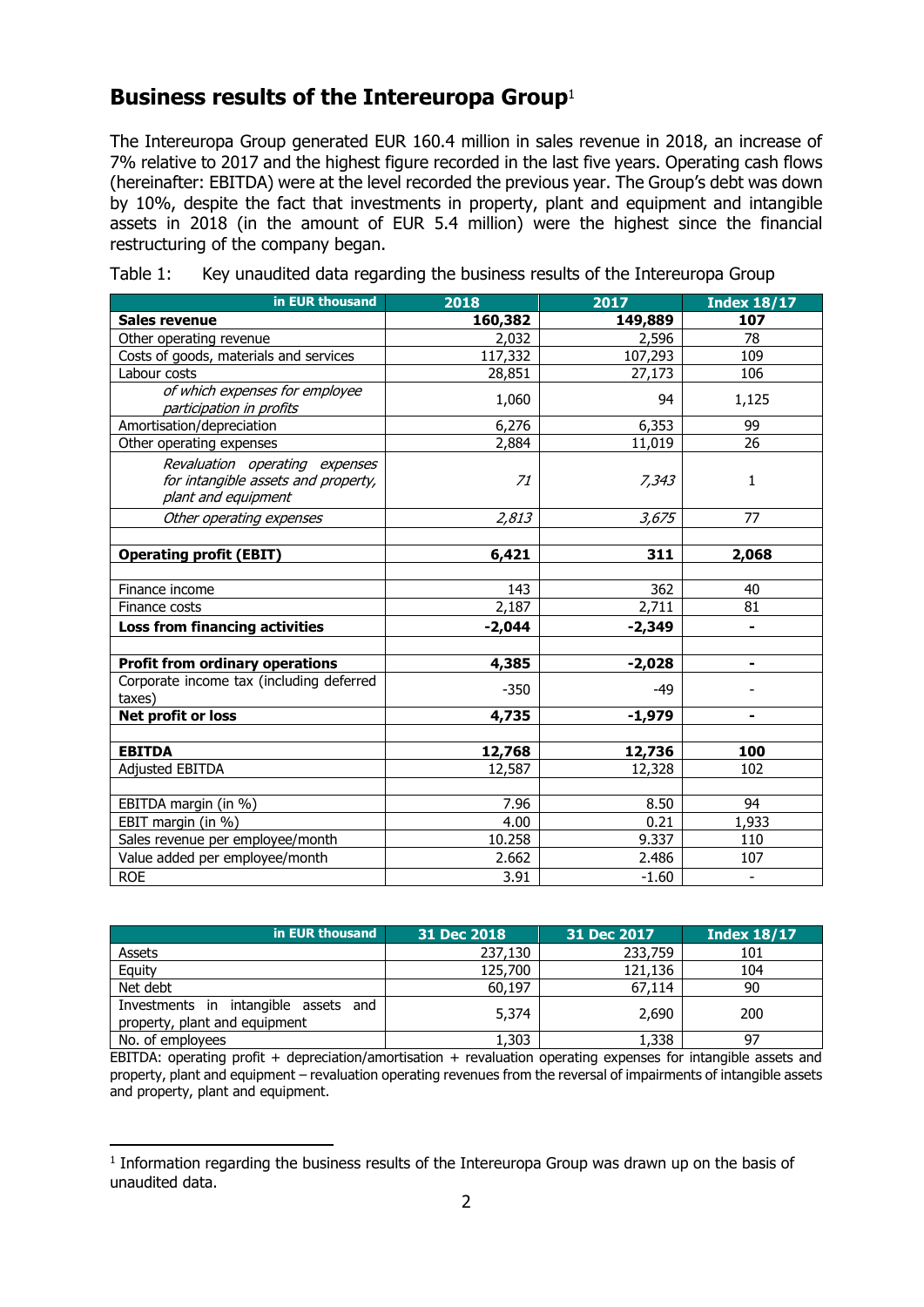Adjusted EBITDA: excludes the effect of other operating revenues, expenses for creation of provisions, expenses for employee participation in profits and expenses associated with the correction of errors from previous years at subsidiaries.

Net debt: financial liabilities – loans granted and deposits – cash No. of employees: calculated on full-time equivalent basis

Based on unaudited figures, the Intereuropa Group generated EUR 160.4 million in sales revenue in 2018, an increase of 7% on 2017 and 2% higher than planned.

Figure 1: Changes in the sales revenue of the Intereuropa Group between 2014 and 2018



Despite problems at the subsidiary in Serbia, the Group achieved 7% growth in sales in 2018, primarily as the result of intensive sales activities. The highest growth relative to the previous year was recorded by the parent company Intereuropa d.d. and the subsidiary in Croatia, which after years of stagnation and adaptations following the aforementioned country's entry to the European Union, successfully restructured its operations for the second year. The sharpest fall in sales was recorded by the subsidiary in Serbia due to the harmful conduct of the former executive staff.

Growth in sales was achieved in all three of the Group's business lines: land transport, logistics solutions and intercontinental transport.

The trend of a declining average sales margin continued in 2018, primarily as the result of higher costs of transport services and a change in the structure of sales on account of an increase in sales in the intercontinental transport segment.

The Intereuropa Group generated EBITDA of EUR 12.8 million in 2018, which was at the level recorded the previous financial year but 12% lower than planned. Having a significant effect on the EBITDA generated in 2018 were high employee participation in the profit of the parent company (disclosed in labour costs), expenses associated with the recognition of errors from previous years at subsidiaries and revenues from the reversal of provisions. Taking into account the aforementioned events, adjusted EBITDA amounted to EUR 12.6 million in 2018, an increase of 2% on the adjusted EBITDA generated the previous year.

Labour costs and the costs of hired external labour were up by EUR 2.6 million or 8.6% relative to the previous year. Labour costs per employee were up by 9.0%, primarily as the result of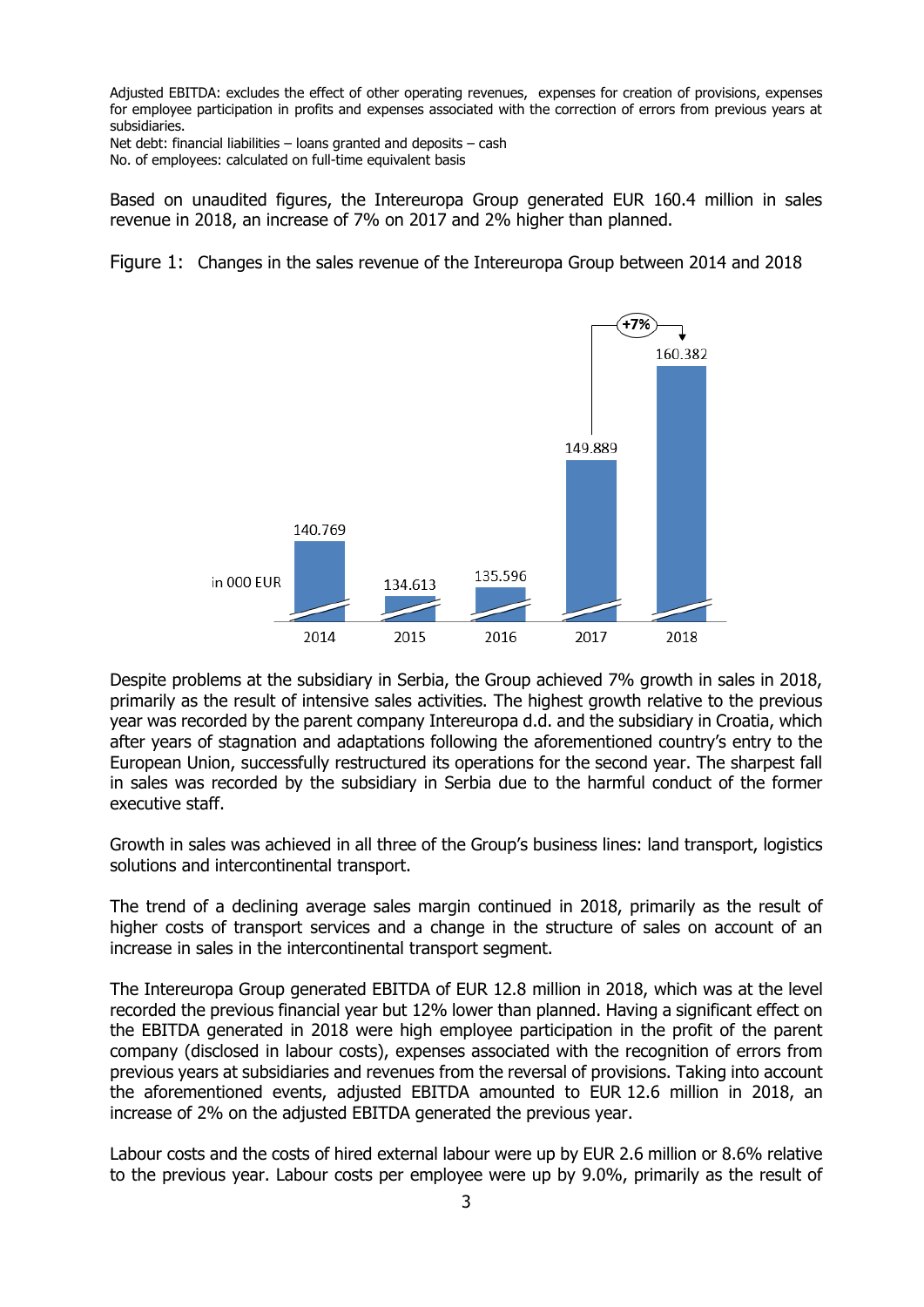expenses for employee participation in the profit of the parent company in the amount of EUR 1.1 million.

The Intereuropa Group's operating profit amounted to EUR 6.4 million in 2018, which was EUR 6.1 million higher than the previous year but EUR 1.0 million lower than planned.

The Group continued to reduce its debt in 2018, despite a high level of investments in property, plant and equipment and intangible assets. Its net debt amounted to EUR 60.2 million at the end of 2018, a reduction of EUR 6.9 million during the year, which was seen in an improvement in the Group's net debt / EBITDA ratio. The latter stood at 4.7 in 2018, a decrease of 10.5% on the previous year. Due to the reduction in debt, interest expenses were also lower by EUR 0.2 million or 7.3% in 2018.

Figure 2: Changes in EBITDA and the net debt / EBITDA ratio of the Intereuropa Group between 2014 and 2018



NFD / EBITDA: net debt at the end of the year / EBITDA for the year

The Intereuropa Group generated a net profit of EUR 4.7 million in 2018, an increase of EUR 6.7 million on the previous year and EUR 0.2 million more than planned.

The Group invested EUR 5.4 million in property, plant and equipment and intangible assets in 2018. Of that amount, EUR 2.8 million was invested in real estate and EUR 2.5 million in equipment and intangible assets. The most important investments were the modernisation and expansion of warehousing capacities in Celje, the development and upgrading of information technology, and investment maintenance at the warehouses in Maribor and Zagreb.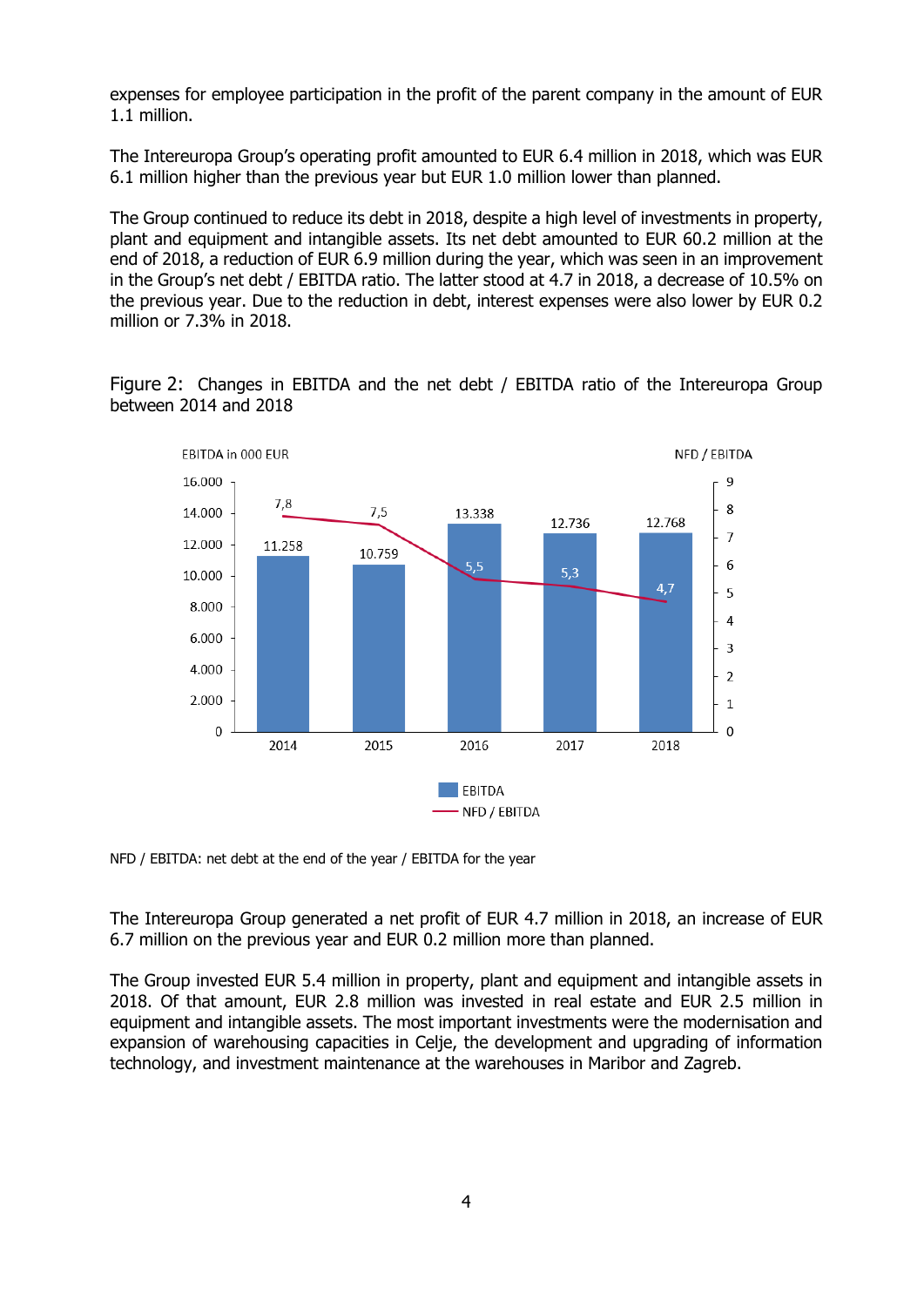## **Business results of the parent company Intereuropa d.d.** <sup>2</sup>

The parent company Intereuropa d.d. (also hereinafter: the company) generated EUR 111.9 million in sales revenue in 2018, an increase of 8% on 2017 and 2% above planned revenue. Growth in sales was achieved in all three business lines: land transport, logistics solutions and intercontinental transport. Similar to 2017, the sales margin was down slightly again in 2018, primarily due to a change in the structure of sales as the result of higher growth in intercontinental transport, rising purchase prices of transport services and pressure from customers to reduce selling prices.

The company generated EBITDA of EUR 9.4 million, an increase of 11% on 2017 and 7% higher than planned. EBITDA adjusted for one-off events amounted to EUR 9.1 million in 2018, an increase of 1% relative to adjusted EBITDA in 2017.

The company's operating profit amounted to EUR 5.3 million in 2018, which was 92% or EUR 2.5 million higher than the previous year, and 16% or EUR 0.7 million higher than planned. Adjustments to the value of real estate in the amount of EUR 1.7 million had a significant effect on operating profit in 2017.

Despite a high level of investments, the company further reduced its debt in 2018, which is reflected in part in lower interest expense.

At 1 March 2019 the company and all creditor banks concluded an annex to the financial restructuring agreement that regulates financial liabilities to those banks. The aforementioned annex extends the validity of the agreement until the end of January 2020. This will allow the company to refinance its financial liabilities following the completion of the sale of a majority holding of its shares.

| in EUR thousand                                                                                    | 2018         | 2017     | <b>Index 18/17</b> |
|----------------------------------------------------------------------------------------------------|--------------|----------|--------------------|
| <b>Sales revenue</b>                                                                               | 111,890      | 103,976  | 108                |
| Other operating revenue                                                                            | 1,444        | 526      | 275                |
| Costs of goods, materials and services                                                             | 83,686       | 76,529   | 109                |
| Labour costs                                                                                       | 18,796       | 17,459   | 108                |
| of which expenses for<br>employee participation in<br>profits                                      | <i>1,046</i> | 90       | <i>1,160</i>       |
| Amortisation/depreciation                                                                          | 4,070        | 4,040    | 101                |
| Other operating expenses                                                                           | 1,125        | 3,680    | 31                 |
| Revaluation<br>operating<br>expenses for intangible assets<br>and property, plant and<br>equipment | 44           | 1,707    | 3                  |
| Other operating expenses                                                                           | <i>1,082</i> | 1,973    | 55                 |
| <b>Operating profit (EBIT)</b>                                                                     | 5,332        | 2,783    | 192                |
| Finance income                                                                                     | 1,050        | 862      | 122                |
| Finance costs                                                                                      | 2,074        | 3,459    | 60                 |
| <b>Loss from financing activities</b>                                                              | $-1,024$     | $-2,597$ | -                  |
| <b>Profit from ordinary operations</b>                                                             | 4,308        | 186      | 2,314              |

| Table 2: |  | Key unaudited data regarding the business results of Intereuropa d.d. |
|----------|--|-----------------------------------------------------------------------|
|          |  |                                                                       |

j

<sup>&</sup>lt;sup>2</sup> Information regarding the business results of the parent company Intereuropa d.d. was drawn up on the basis of unaudited data.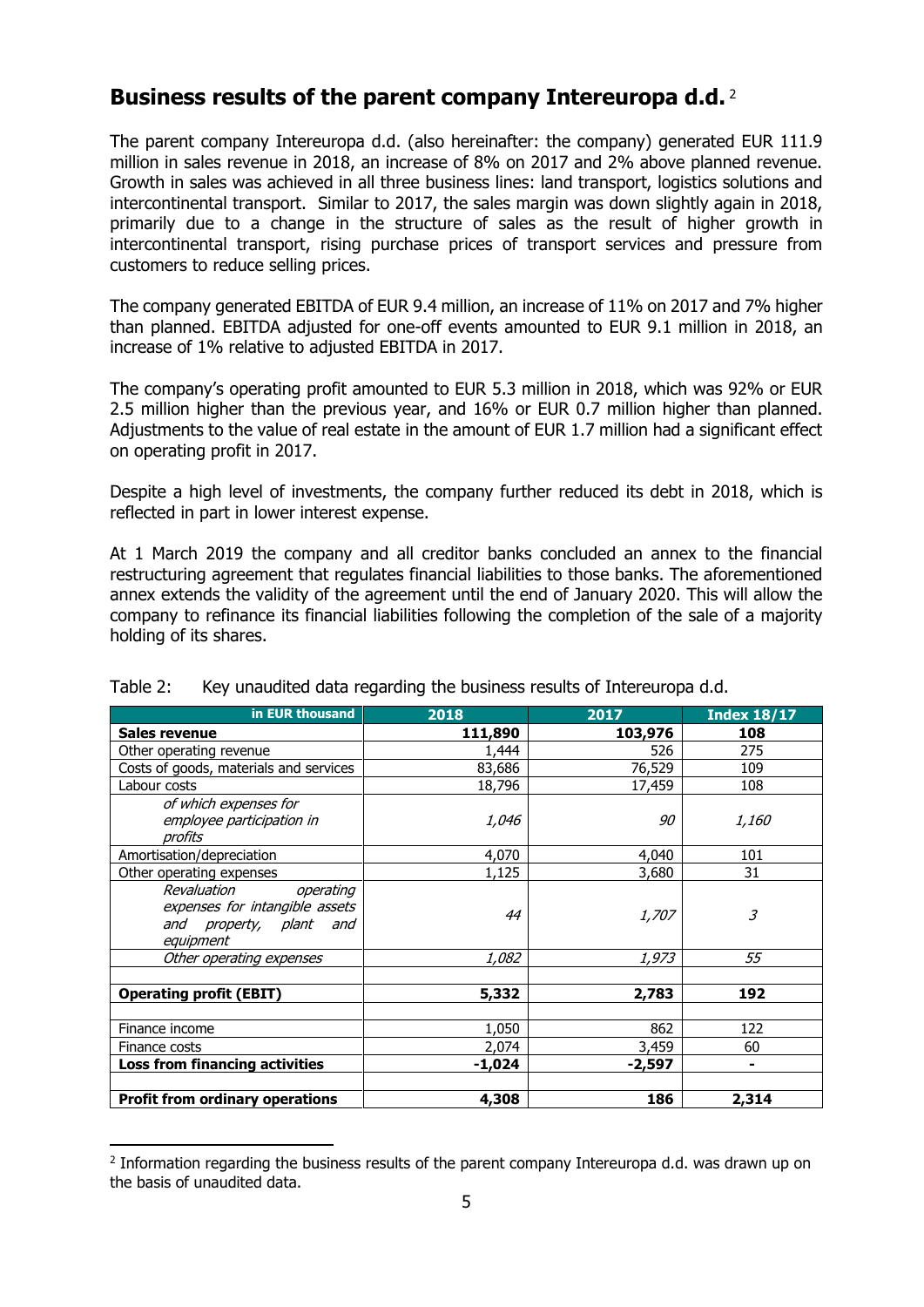| (including<br>Corporate income<br>tax<br>deferred taxes) | 164    | $-154$ |       |
|----------------------------------------------------------|--------|--------|-------|
| Net profit or loss                                       | 4,144  | 340    | 1,219 |
|                                                          |        |        |       |
| <b>EBITDA</b>                                            | 9,446  | 8,531  | 111   |
| <b>Adjusted EBITDA</b>                                   | 9,062  | 8,973  | 101   |
|                                                          |        |        |       |
| EBITDA margin (in %)                                     | 8.44   | 8.20   | 103   |
| EBIT margin (in %)                                       | 4.77   | 2.68   | 178   |
| Sales revenue per employee/month                         | 16.466 | 15.025 | 110   |
| Value added per employee/month                           | 4.156  | 3.755  | 111   |
| <b>ROE</b>                                               | 4.88   | 0.40   | 1,232 |

| in EUR thousand                                                       | 31 Dec 2018 | 31 Dec 2017 | <b>Index 18/17</b> |
|-----------------------------------------------------------------------|-------------|-------------|--------------------|
| Assets                                                                | 189,201     | 184,366     | 103                |
| Equity                                                                | 89,094      | 84,884      | 105                |
| Net debt                                                              | 64,631      | 69,670      | 93                 |
| Investments in intangible assets and<br>property, plant and equipment | 4,198       | 1,578       | 266                |
| No. of employees                                                      | 566         | 577         | 98                 |

|                                                       | 2018 | 2017 | <b>Index 18/17</b> |
|-------------------------------------------------------|------|------|--------------------|
| Earnings per share (in EUR)                           | 0.15 | 0.01 | .500.              |
| Book value per share at the end of<br>period (in EUR) | 3.24 | 3.09 | 105                |

Book value per share = equity / (total number of ordinary and preference shares issued – number of treasury shares).

The company generated a profit from ordinary operations of EUR 4.3 million in 2018. Net profit amounted to EUR 4.1 million following the calculation of current and deferred taxes.





The parent company invested EUR 4.2 million in 2018. Of that amount, EUR 2.5 million was invested in real estate and EUR 1.7 million in equipment and intangible assets. The most important investment was the modernisation and expansion of warehousing capacities in Celje.